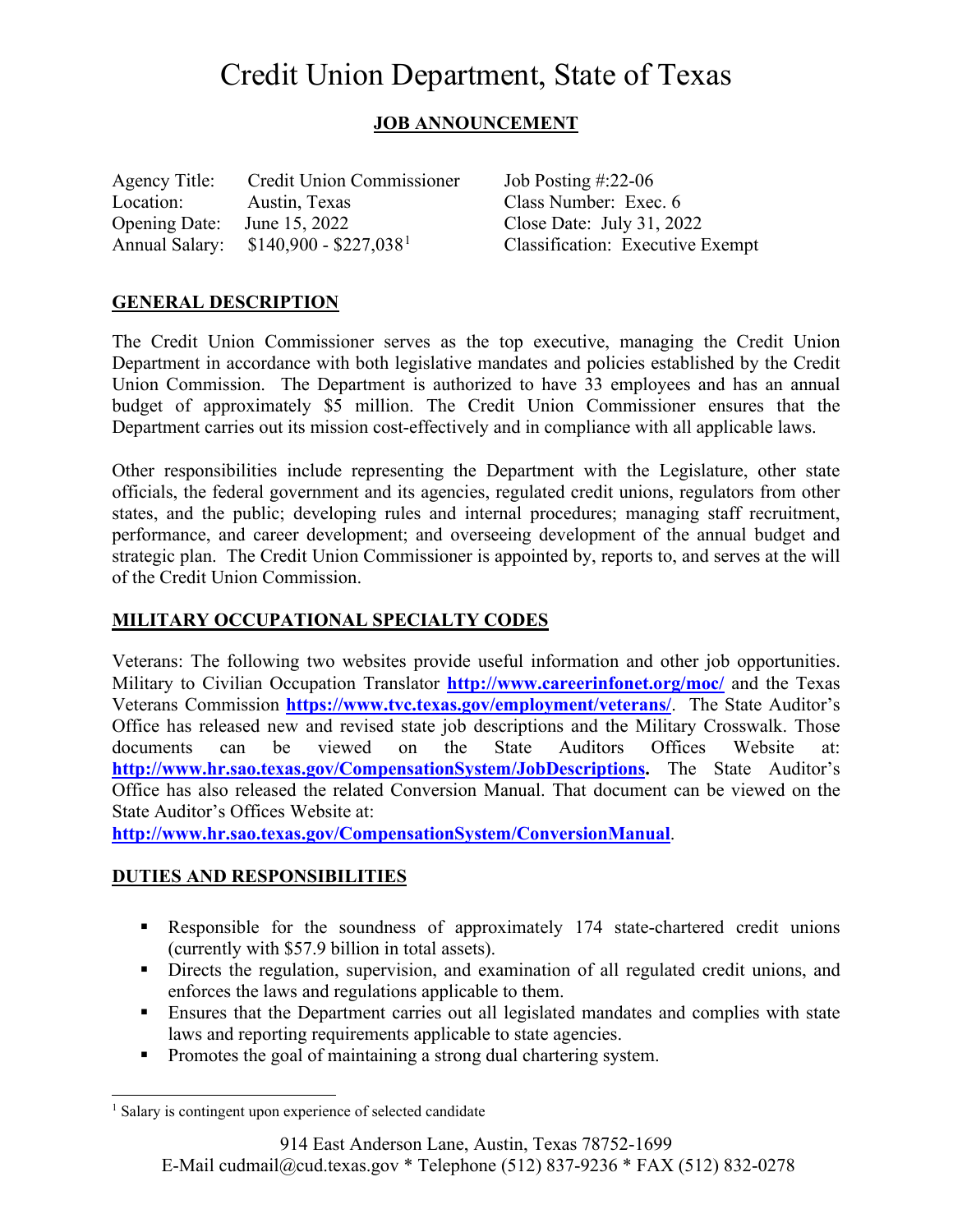# Credit Union Department, State of Texas

- Evaluates and proposes necessary statutory and regulatory changes to meet the dynamic Texas financial services environment.
- Represents the Department to the credit union industry, other regulatory agencies, the media, and the public.
- Develops and maintains appropriate working relationships with the Legislature, other state officials, credit union regulators from other states, and appropriate federal government personnel.
- Reviews and acts upon credit union applications.
- Serves as the liaison between the Department staff and the Credit Union Commission, bring all appropriate matters to the Credit Union Commission for review and action.
- Manages the development, revision, and communication of policies of the Department.
- Directs the preparation of the agency's strategic plan and the annual budget.
- Oversees the administration of the agency's operating budget.
- Ensures that the Department has an effective recruitment, training, and career development program for its staff.
- Actively participates in regional and national meetings with federal and state regulators and in regulatory professional associations such as NASCUS.

# **MINIMUM QUALIFICATIONS**

The minimum qualifications for the Credit Union Commissioner are in Texas Finance Code, Section 15.302.

A minimum of 5 years practical experience in the operation of credit unions within 10 years immediately preceding the appointment.

The practical experience required may consist of experience:

- in exercising the powers and duties of a director, officer, or committee member of a credit union; or
- in the employment of a credit union regulatory agency.

# **GENERAL QUALIFICATIONS**

Education:

• Bachelor's degree in relevant field (public/business administration, business law, finance, etc.)

## Background:

- Extensive knowledge of the credit union business and its regulation
- Experience in policy administration and management work
- Working knowledge of Texas, its state government, and relevant business laws
- Strong record of personal financial responsibility and integrity

## Skills:

• Demonstrated ability to effectively manage professional staff, develop and administer an annual budget, lead strategic projects, resolve conflicts, and work with governing bodies.